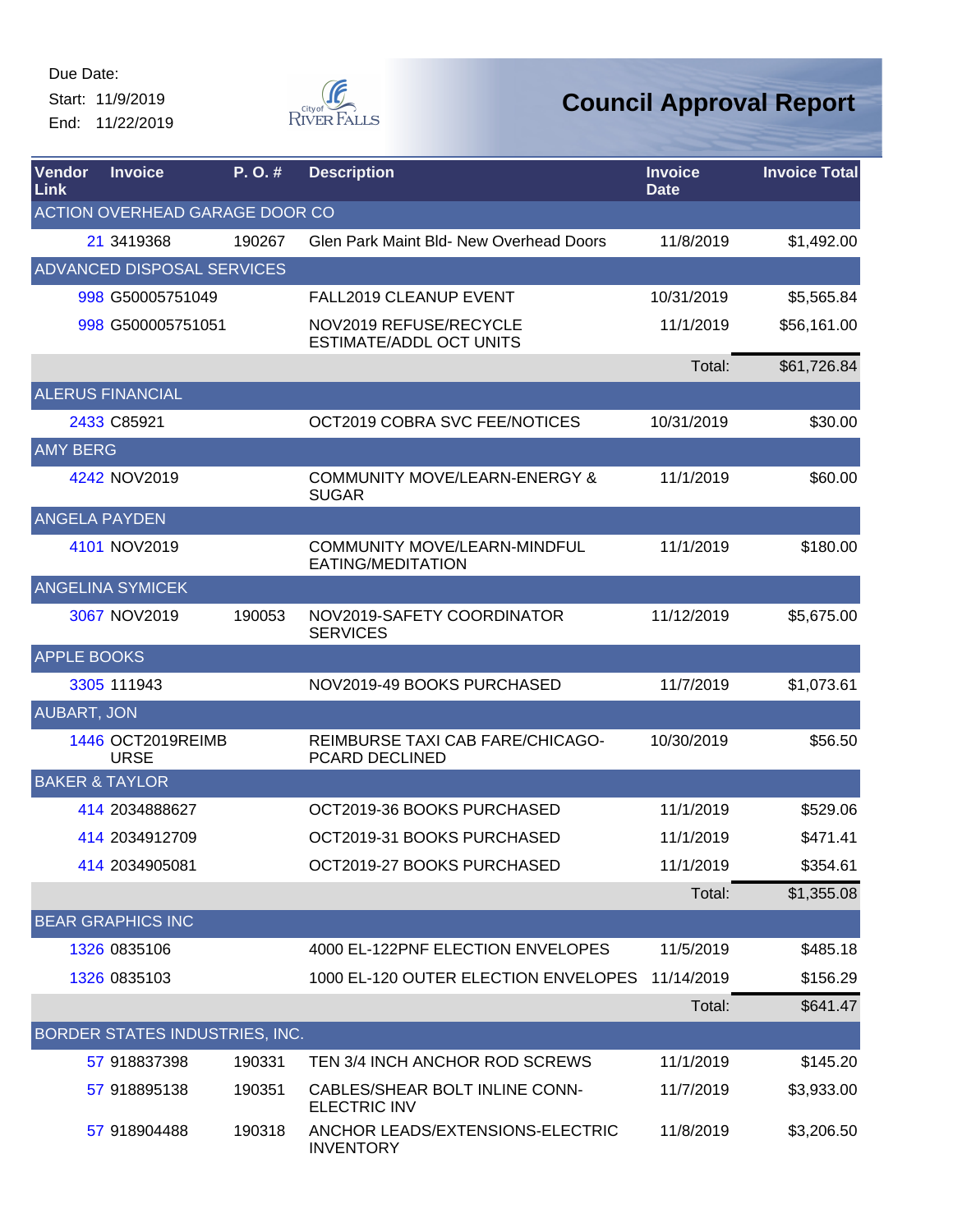Start: 11/9/2019 End: 11/22/2019



| Vendor<br>Link       | <b>Invoice</b>                      | P.O.#  | <b>Description</b>                                   | <b>Invoice</b><br><b>Date</b> | <b>Invoice Total</b> |
|----------------------|-------------------------------------|--------|------------------------------------------------------|-------------------------------|----------------------|
|                      | 57 918904487                        | 190331 | 50 CURVED WASHERS-MINOR MATERIAL                     | 11/8/2019                     | \$70.50              |
|                      | 57 918913794                        | 190314 | <b>CONNECTORS-MINOR MATERIAL</b>                     | 11/11/2019                    | \$266.57             |
|                      |                                     |        |                                                      | Total:                        | \$7,621.77           |
|                      | <b>BOUND TREE MEDICAL LLC</b>       |        |                                                      |                               |                      |
|                      | 548 63189138                        |        | <b>TWO BOXES/EPINEPHRINE</b>                         | 9/10/2019                     | \$112.00             |
|                      | 548 63195474                        |        | REPLACEMENT AED ADULT PADS                           | 11/1/2019                     | \$408.00             |
|                      | 548 63195474-1                      |        | REPLACEMENT AED ADULT PADS                           | 11/1/2019                     | \$34.00              |
|                      |                                     |        |                                                      | Total:                        | \$554.00             |
| <b>BRIAN M DROST</b> |                                     |        |                                                      |                               |                      |
|                      | 2776 19-103                         |        | LIBRARY-PIANO TUNING SERVICE                         | 11/1/2019                     | \$111.00             |
|                      | 2776 19-111                         |        | <b>LIBRARY - PIANO SERVICE</b>                       | 11/5/2019                     | \$50.00              |
|                      |                                     |        |                                                      | Total:                        | \$161.00             |
|                      | <b>CENGAGE LEARNING</b>             |        |                                                      |                               |                      |
|                      | 123 68751790                        |        | OCT2019-SHADOW RIDER/FLIGHT OF<br><b>HAWK-BOOKS</b>  | 11/1/2019                     | \$45.73              |
|                      | <b>CENTER POINT INC</b>             |        |                                                      |                               |                      |
|                      | 412 1736273                         |        | NOV2019-SIX BOOKS PURCHASED                          | 11/1/2019                     | \$135.42             |
| <b>CENTURYLINK</b>   |                                     |        |                                                      |                               |                      |
|                      | 1796 1479765258                     |        | OCT2019-OUTGOING LONG DISTANCE FAX<br><b>LINES</b>   | 10/31/2019                    | \$8.09               |
|                      | CHILDRENS HOSPITAL OF WISCONSIN INC |        |                                                      |                               |                      |
|                      | 4240 2019ANNUALM<br>ТG              |        | MONICA LAVOLD-2019 ANNUAL MEETING<br><b>ATTENDEE</b> | 10/31/2019                    | \$50.00              |
| <b>CLAY, AARON</b>   |                                     |        |                                                      |                               |                      |
|                      | 4090 974200                         |        | REFUND-RFMU OVERPYMTS<br>ACCT#9742&9941              | 11/19/2019                    | \$238.49             |
|                      | <b>CREDIT SERVICE INTERNATIONAL</b> |        |                                                      |                               |                      |
|                      | 3843 55426                          |        | PPE 11/17/2019                                       | 11/22/2019                    | \$200.00             |
| <b>EBSCO</b>         |                                     |        |                                                      |                               |                      |
|                      | 853 1587815                         |        | LIBRARY-2020 PERIODICAL<br><b>SUBSCRIPTIONS</b>      | 11/1/2019                     | \$7,628.16           |
| <b>EFTPS</b>         |                                     |        |                                                      |                               |                      |
|                      | 7 5 5 4 2 2                         |        | PPE 11/17/2019                                       | 11/22/2019                    | \$75,303.62          |
|                      | <b>ELSTER SOLUTIONS CORP</b>        |        |                                                      |                               |                      |
|                      | 1536 9000096212                     | 190284 | <b>TWO HANDHELDS</b>                                 | 11/4/2019                     | \$6,580.00           |
|                      | EO JOHNSON CO. INC                  |        |                                                      |                               |                      |
|                      | 98 25937798                         |        | NOV2019-LIBRARY SAMSUNG COPIER                       | 11/18/2019                    | \$109.52             |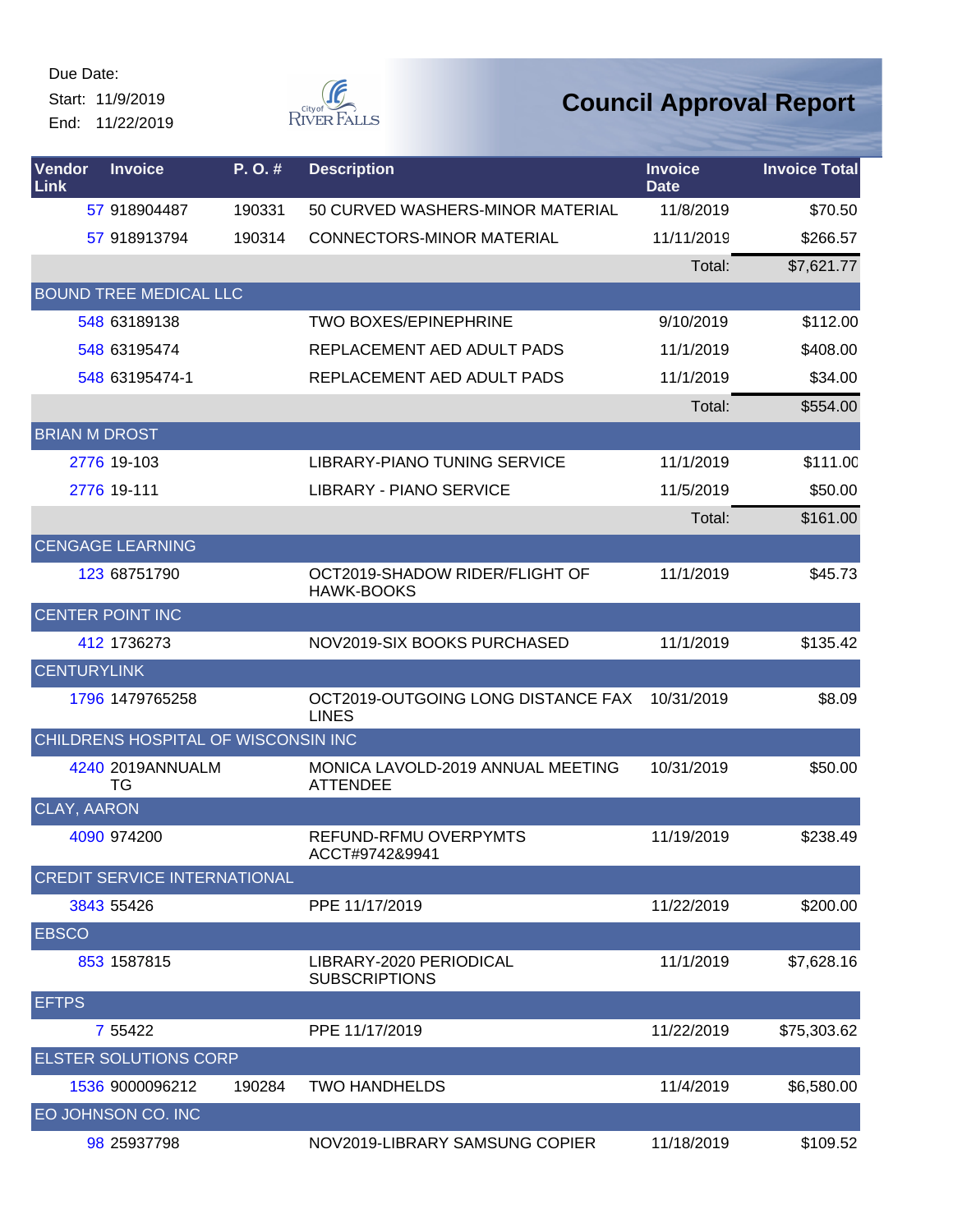Start: 11/9/2019 End: 11/22/2019



| Vendor<br>Link       | <b>Invoice</b>                       | $P. O.$ # | <b>Description</b>                                               | <b>Invoice</b><br><b>Date</b> | <b>Invoice Total</b> |
|----------------------|--------------------------------------|-----------|------------------------------------------------------------------|-------------------------------|----------------------|
|                      | <b>EXPRESS PERSONNEL SERVICES</b>    |           |                                                                  |                               |                      |
|                      | 109 23124524                         |           | WKEND 10/27-34HRS J.HAYES-COMM<br><b>INTERN</b>                  | 11/1/2019                     | \$595.68             |
|                      | 109 23151917                         | 190347    | WKEND 11/3-49HRS PARK MAINT-TEMP<br><b>HELP</b>                  | 11/5/2019                     | \$939.34             |
|                      | 109 23151916                         |           | WKEND 11/3-29.5HRS J.HAYES-COMM<br><b>INTERN</b>                 | 11/5/2019                     | \$516.84             |
|                      | 109 23196918                         | 190347    | WKEND 11/10-33HRS SPAFFORD/WALTERS<br><b>TEMP HELP</b>           | 11/13/2019                    | \$632.61             |
|                      | 109 23196917                         |           | WKEND 11/10-29HRS J.HAYES-COMM<br><b>INTERN</b>                  | 11/13/2019                    | \$508.08             |
|                      |                                      |           |                                                                  | Total:                        | \$3,192.55           |
|                      | FIRST NATIONAL BANK - RF SECTION 125 |           |                                                                  |                               |                      |
|                      | 6 5 5 4 2 1                          |           | PPE 11/17/2019                                                   | 11/22/2019                    | \$3,870.47           |
|                      | FORUM COMMUNICATION CO               |           |                                                                  |                               |                      |
|                      | 234 2149643                          |           | OCT2019 CITY NOTICES-NEWSPAPER                                   | 10/31/2019                    | \$1,376.06           |
|                      | <b>FREEMAN PROPERTIES</b>            |           |                                                                  |                               |                      |
|                      | 3975 NOV2019SOLA<br>R                |           | NOV2019- ACCT#9363-00 SOLAR REFUND                               | 11/1/2019                     | \$92.84              |
| <b>GARY MITCHELL</b> |                                      |           |                                                                  |                               |                      |
|                      | 4100 NOV2019                         |           | <b>COMMUNITY MOVE/LEARN-CORE</b><br><b>ACTIVATION/STEEL MACE</b> | 11/1/2019                     | \$230.00             |
|                      | <b>GENERAL ENGINEERING COMPANY</b>   |           |                                                                  |                               |                      |
|                      | 1277 0007                            | 190294    | COMMERCIAL CROSS CONNECTION<br><b>INSPECTION SVCS</b>            | 10/31/2019                    | \$8,075.00           |
|                      | <b>GUARDIAN SUPPLY LLC</b>           |           |                                                                  |                               |                      |
|                      | 4255 2019 4TH QTR                    |           | 4TH QTR-PATROL UNIFORMS                                          | 11/4/2019                     | \$3,603.41           |
|                      | HAAS AND SONS, INC                   |           |                                                                  |                               |                      |
|                      | 3973 NOV2019APP4                     | 190146    | AUG-OCT2019 GLEN PARK SITE<br><b>IMPROVEMENTS</b>                | 11/19/2019                    | \$249,169.41         |
|                      | HUEBSCH LAUNDRY COMPANY              |           |                                                                  |                               |                      |
|                      | 146 4396410                          | 190011    | 11/6 HUEBSCH ELECTRIC UNIFORM                                    | 11/6/2019                     | \$282.32             |
|                      | 146 4396411                          | 190016    | 11/6 HUEBSCH WATER UNIFORMS                                      | 11/6/2019                     | \$32.36              |
|                      | 146 4396412                          | 190035    | 11/06 HUEBSCH PW UNIFORMS                                        | 11/6/2019                     | \$129.00             |
|                      | 146 4396413                          | 190017    | 11/6 HUEBSCH WWTP UNIFORMS                                       | 11/6/2019                     | \$73.21              |
|                      | 146 4397124                          | 190047    | 11/6 PD BRUSHMAT SVC                                             | 11/6/2019                     | \$61.29              |
|                      | 146 4400692                          | 190011    | 11/13 HUEBSCH ELECTRIC UNIFORM                                   | 11/13/2019                    | \$282.32             |
|                      | 146 4400694                          | 190035    | 11/13 HUEBSCH PW UNIFORMS                                        | 11/13/2019                    | \$129.00             |
|                      | 146 4400695                          | 190017    | 11/13 HUEBSCH WWTP UNIFORMS                                      | 11/13/2019                    | \$46.31              |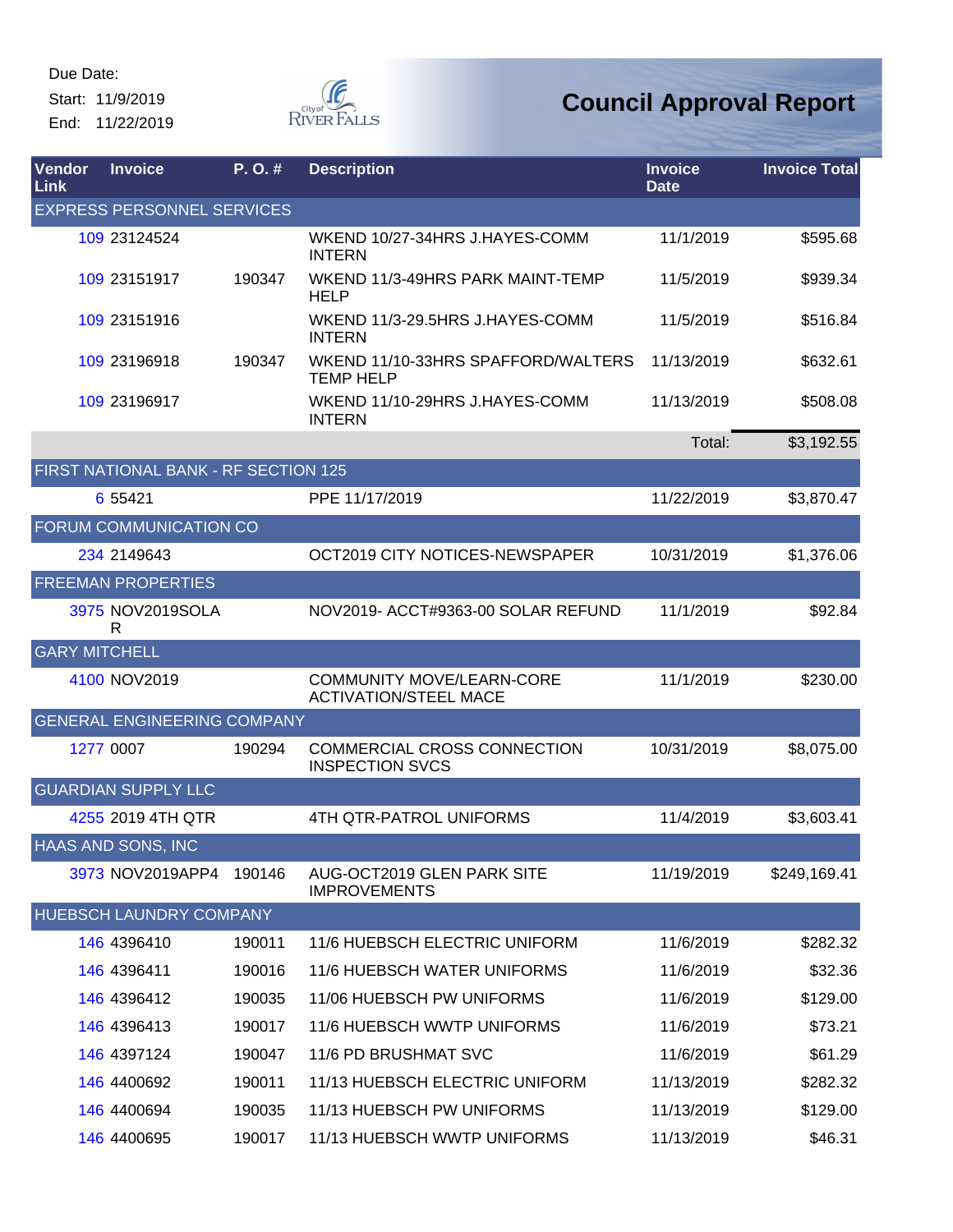Start: 11/9/2019 End: 11/22/2019



| Vendor<br>Link          | <b>Invoice</b>                         | P. O. # | <b>Description</b>                                             | <b>Invoice</b><br><b>Date</b> | <b>Invoice Total</b> |
|-------------------------|----------------------------------------|---------|----------------------------------------------------------------|-------------------------------|----------------------|
|                         | 146 4400504                            |         | <b>CREDIT-11/13 ELECTRIC UNIFORMS</b>                          | 11/13/2019                    | $-$ \$891.10         |
|                         | 146 4400485                            |         | <b>CREDIT-11/13 WASTEWATER UNIFORMS</b>                        | 11/13/2019                    | $-$56.65$            |
|                         | 146 4400484                            |         | <b>CREDIT-11/13 JEAN SAMPLES</b>                               | 11/13/2019                    | $-$26.90$            |
|                         | 146 4400693                            | 190016  | 11/13 HUEBSCH WATER UNIFORMS                                   | 11/13/2019                    | \$139.96             |
|                         | 146 4405675                            | 190044  | 11/20 LINEN/BRUSHMAT SVC                                       | 11/20/2019                    | \$47.91              |
|                         | 146 4405682                            | 190018  | 11/20 CITY HALL BRUSHMAT SERVICE                               | 11/20/2019                    | \$42.88              |
|                         |                                        |         |                                                                | Total:                        | \$291.91             |
|                         | INDUSTRIAL HEALTH SERVICES NETWORK INC |         |                                                                |                               |                      |
|                         | 948 119955                             |         | OCT2019 DOT DRUG<br>SCREENINGS/COLLECTIONS                     | 10/31/2019                    | \$67.90              |
| <b>INFOSEND INC</b>     |                                        |         |                                                                |                               |                      |
|                         | 150 161894                             | 190041  | OCT2019 RFMU MONTHLY STMT SVCS                                 | 11/1/2019                     | \$3,144.47           |
| <b>INSIGHT EDGE LLC</b> |                                        |         |                                                                |                               |                      |
|                         | 1201 1626                              |         | SEPT-NOV2019 MILEAGE-SUPERVISORY<br><b>LEADERSHIP</b>          | 11/13/2019                    | \$158.34             |
|                         |                                        |         | INTERNATIONAL CITY MGMT ASSOC RETIREMENT CORP                  |                               |                      |
|                         | 1 55417                                |         | PPE 11/17/2019                                                 | 11/22/2019                    | \$23,771.16          |
|                         | 1 55418                                |         | PPE 11/17/2019                                                 | 11/22/2019                    | \$785.92             |
|                         |                                        |         |                                                                | Total:                        | \$24,557.08          |
| <b>JASON STROUD</b>     |                                        |         |                                                                |                               |                      |
|                         | 3552 101919                            |         | 10/19/19 ICMA CONF-NASHVILLE TN MEAL<br>PER DIEM               | 10/31/2019                    | \$171.50             |
|                         | JH LARSON ELECTRICAL COMPANY           |         |                                                                |                               |                      |
|                         | 159 S102136109.00 190354               |         | Public Works Facility- LED Lights                              | 11/13/2019                    | \$7,985.00           |
|                         | 159 S102139621.00<br>1                 |         | 10FT CABLE FIXTURE HANGER KIT                                  | 11/13/2019                    | \$32.24              |
|                         |                                        |         |                                                                | Total:                        | \$8,017.24           |
|                         | <b>KATHLEEN MARIE ALLEN</b>            |         |                                                                |                               |                      |
|                         | 4243 NOV2019                           |         | <b>COMMUNITY MOVE/LEARN-POND</b><br><b>WALK/FOREST BATHING</b> | 11/1/2019                     | \$120.00             |
|                         | <b>KRAUSE POWER ENGINEERING LLC</b>    |         |                                                                |                               |                      |
|                         | 171 RFL-091919D                        | 190353  | Electric - Engineering/Solar Review                            | 10/19/2019                    | \$1,313.74           |
|                         | 171 RFL-091919A                        | 190358  | SEPT2019-NORTH SUB RELAY PANEL                                 | 11/1/2019                     | \$2,536.40           |
|                         |                                        |         |                                                                | Total:                        | \$3,850.14           |
| <b>KRISTA BERGMAN</b>   |                                        |         |                                                                |                               |                      |
|                         | 4102 NOV2019                           |         | COMMUNITY MOVE/LEARN-HIIT/HEALTHY<br>HABITS/YOGA               | 11/1/2019                     | \$60.00              |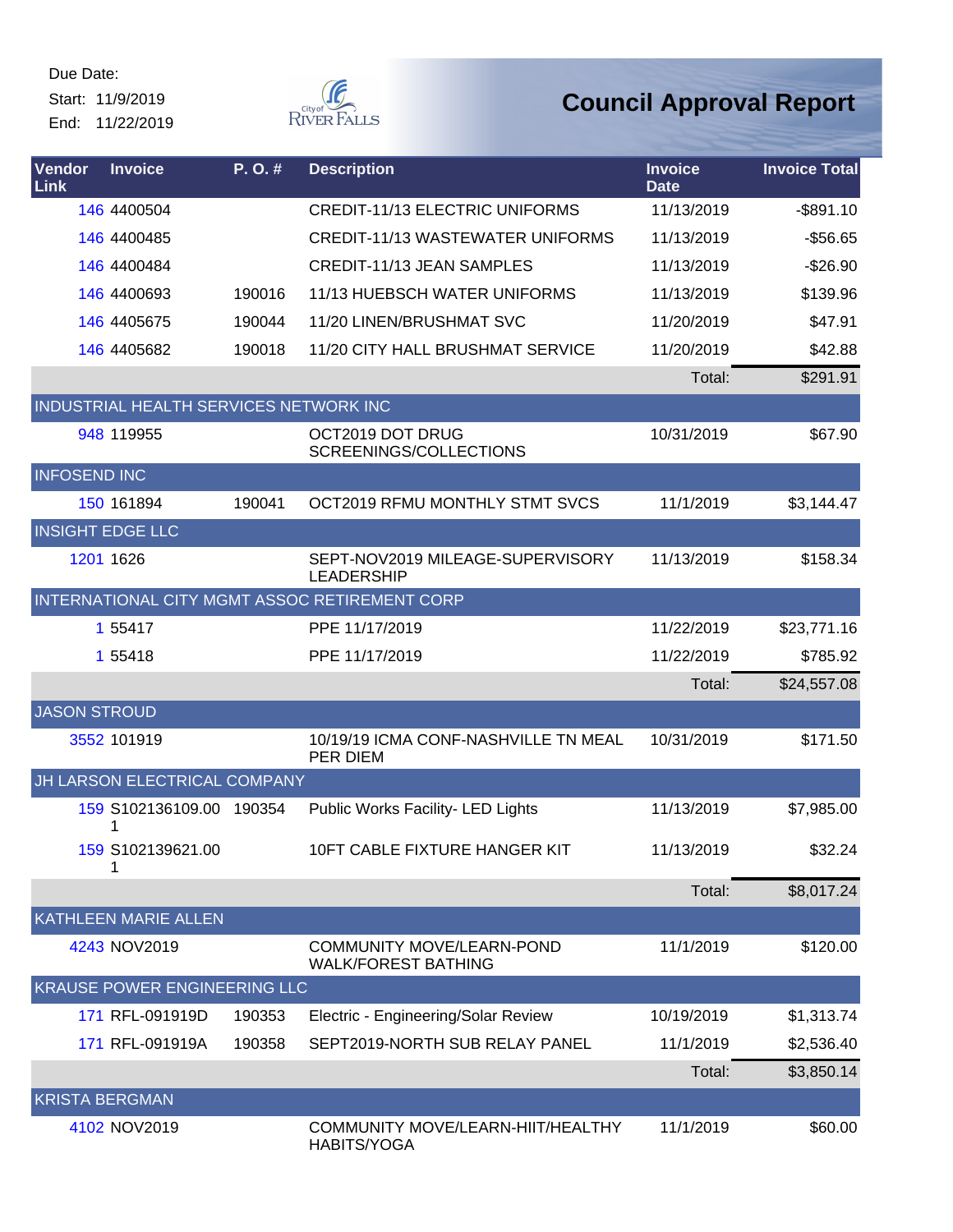Start: 11/9/2019 End: 11/22/2019



| Vendor<br>Link   | <b>Invoice</b>                             | P. O. # | <b>Description</b>                                             | <b>Invoice</b><br><b>Date</b> | <b>Invoice Total</b> |
|------------------|--------------------------------------------|---------|----------------------------------------------------------------|-------------------------------|----------------------|
| <b>KWIK TRIP</b> |                                            |         |                                                                |                               |                      |
|                  | 172 OCT19 MOTOR<br><b>FUEL</b>             |         | OCT2019 MOTOR FUEL STMT                                        | 10/31/2019                    | \$12,168.72          |
|                  | <b>LAFORCE TEAMWORK SERVICES</b>           |         |                                                                |                               |                      |
|                  | 4279 2062                                  |         | LIBRARY-<br>INTERVIEWS/PLANNING/FACILITATION                   | 11/8/2019                     | \$2,300.00           |
|                  | LANGUAGE LINE SERVICES, INC                |         |                                                                |                               |                      |
|                  | 2991 4669767                               |         | <b>OVER THE PHONE</b><br><b>INERPRETATION/TRAFFIC CITATOIN</b> | 11/1/2019                     | \$24.30              |
|                  | LINEHAN OUTDOOR SERVICES LLC               |         |                                                                |                               |                      |
|                  | 1570 3713                                  |         | OCT2019 STERLING PONDS<br><b>MOWING/PONDS</b>                  | 10/31/2019                    | \$940.00             |
|                  | 1570 3714                                  | 190142  | OCT2019-STERLING PONDS CORPORATE<br><b>PARK MOWING</b>         | 10/31/2019                    | \$250.00             |
|                  | 1570 3712                                  | 190143  | OCT2019-WHITETAIL CORP PARK MOWING                             | 10/31/2019                    | \$570.00             |
|                  | 1570 3739                                  |         | DIRT WORK-UTILITY DEPT-<br>WINTER/FOSTER/CEDAR                 | 11/6/2019                     | \$685.00             |
|                  |                                            |         |                                                                | Total:                        | \$2,445.00           |
|                  | <b>LOFFLER COMPANIES INC</b>               |         |                                                                |                               |                      |
|                  | 182 25744470                               |         | OCT2019-AMBULANCE KONICA MINOLTA<br><b>BASE PYMT</b>           | 10/31/2019                    | \$123.00             |
|                  | 182 25801680                               |         | NOV2019-FIRE/ADMIN/MAILROOM<br>PRINTERS-BASE/USAGE             | 11/1/2019                     | \$734.16             |
|                  | 182 25801680-1                             |         | NOV2019-COURT/CSR KONICA PRINTER                               | 11/1/2019                     | \$160.00             |
|                  | 182 398492769                              |         | NOV2019 PW KONICA MINOLTA COPIER<br><b>BASE/OVERAGE</b>        | 11/1/2019                     | \$231.28             |
|                  | 182 3269261                                |         | NOV19 AMB KONICA MINOLTA OVERAGE<br><b>CHARGES</b>             | 11/11/2019                    | \$20.21              |
|                  |                                            |         |                                                                | Total:                        | \$1,268.65           |
|                  | <b>MAILFINANCE INC</b>                     |         |                                                                |                               |                      |
|                  | 376 N7998473                               |         | SEPT-DEC2019 POSTAGE MACHINE LEASE<br><b>PYMT</b>              | 10/31/2019                    | \$523.02             |
|                  | <b>MAILROOM FINANCE INC</b>                |         |                                                                |                               |                      |
|                  | 845 OCT2019                                |         | OCT2019 POSTAGE MACHINE FUNDS                                  | 10/31/2019                    | \$700.00             |
|                  | <b>MELISSA L ABDOUCH</b>                   |         |                                                                |                               |                      |
|                  | 4244 NOV2019                               |         | COMMUNITY MOVE/LEARN-LOVE YOUR<br><b>LYMPH</b>                 | 11/1/2019                     | \$50.00              |
|                  | <b>METERING &amp; TECHNOLOGY SOLUTIONS</b> |         |                                                                |                               |                      |
|                  | 451 14971                                  | 190243  | 8 INCH FIRE ASSEMBLY BARE METER                                | 10/31/2019                    | \$15,165.91          |
|                  | <b>MICHAEL SLETNER</b>                     |         |                                                                |                               |                      |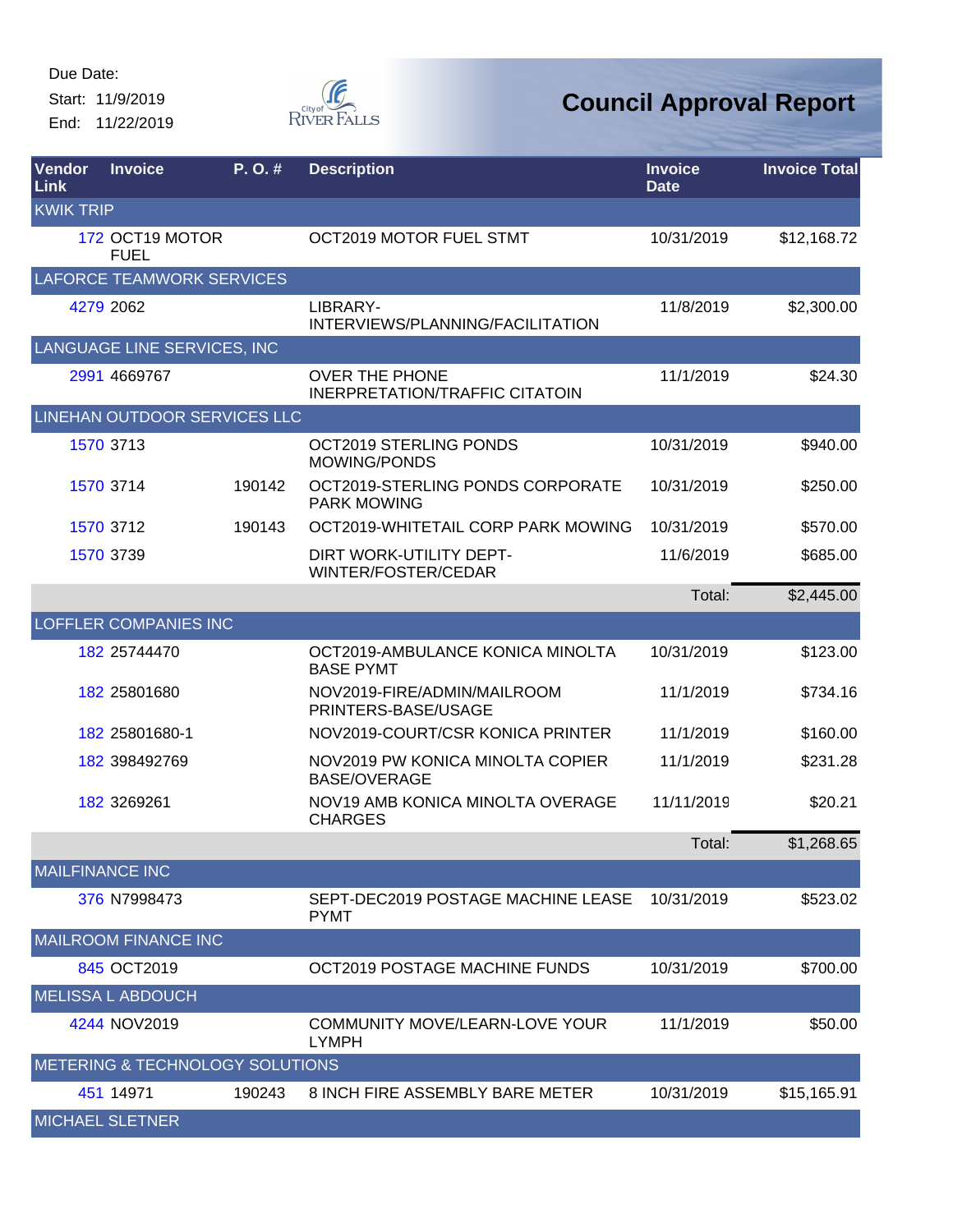Start: 11/9/2019 End: 11/22/2019



| Vendor<br>Link      | <b>Invoice</b>                         | P.O.#  | <b>Description</b>                                             | <b>Invoice</b><br><b>Date</b> | <b>Invoice Total</b> |
|---------------------|----------------------------------------|--------|----------------------------------------------------------------|-------------------------------|----------------------|
|                     | 4182 2672                              | 190300 | LIBRARY INTERIOR AND EXTERIOR<br><b>WINDOW WASHING</b>         | 11/1/2019                     | \$1,100.00           |
|                     | 4182 2673                              | 190299 | <b>CLEAN INTERIOR AND EXTERIOR CITY</b><br><b>HALL WINDOWS</b> | 11/1/2019                     | \$1,600.00           |
|                     |                                        |        |                                                                | Total:                        | \$2,700.00           |
| <b>MIDWEST TAPE</b> |                                        |        |                                                                |                               |                      |
|                     | 409 98101435                           |        | OCT2019-12 AUDOBOOKS PURCHASED                                 | 11/1/2019                     | \$394.88             |
|                     | 409 98101434                           |        | OCT2019-TWO AUDIOBOOKS PURCHASED                               | 11/1/2019                     | \$74.98              |
|                     | 409 98101433                           |        | OCT2019-TWO AUDIOBOOKS PURCHASED                               | 11/1/2019                     | \$64.98              |
|                     | 409 98101438                           |        | OCT2019-ONE AUDIOBOOK/KISS THE GIRLS                           | 11/1/2019                     | \$29.99              |
|                     | 409 98101437                           |        | OCT2019-ONE AUDIOBOOK-NIGHT FIRE                               | 11/1/2019                     | \$41.99              |
|                     | 409 97751069                           |        | AUG2019-ONE AUDIOBOOK-THREE WOMEN                              | 11/1/2019                     | \$39.99              |
|                     | 409 97751101                           |        | AUG2019-ONE AUDIOBOOK-BETTER MAN                               | 11/1/2019                     | \$39.99              |
|                     | 409 2000006590-1                       |        | OCT2019-14 AUDIOBOOKS PURCHASED                                | 11/1/2019                     | \$492.86             |
|                     | 409 98127175                           |        | OCT2019-TWO AUDIOBOOKS PURCHASED                               | 11/1/2019                     | \$89.98              |
|                     | 409 98163074                           |        | NOV2019-FOUR AUDIOBOOKS PURCHASED                              | 11/5/2019                     | \$106.96             |
|                     | 409 98163076                           |        | NOV2019-ONE AUDIOBOOK-DOG I LOVED                              | 11/5/2019                     | \$39.99              |
|                     | 409 98163077                           |        | NOV2019-ONE AUDIOBOOK PURCHASED-<br><b>TWISTED 26</b>          | 11/5/2019                     | \$31.99              |
|                     |                                        |        |                                                                | Total:                        | \$1,448.58           |
|                     | MINNESOTA CHILD SUPPORT PAYMENT CENTER |        |                                                                |                               |                      |
|                     | 4022 55427                             |        | PPE 11/17/2019 Case # 001530440101                             | 11/22/2019                    | \$303.64             |
|                     | <b>MORTON SALT INC</b>                 |        |                                                                |                               |                      |
|                     | 3764 540194877                         | 190355 | FALL 2019-ROAD SALT                                            | 11/1/2019                     | \$14,812.99          |
|                     | MY RECEPTIONIST LLC                    |        |                                                                |                               |                      |
|                     | 4185 S022031113                        | 190023 | NOV2019-RFMU AFTER HOURS PHONE<br><b>SERVICE</b>               | 11/13/2019                    | \$100.00             |
|                     | <b>NEUSTAR DATA SERVICES, INC</b>      |        |                                                                |                               |                      |
|                     | 3035 AIC-<br>0000010845                |        | AUG2019-JULY2020 ENS ANNUAL LICENSE<br><b>FEE</b>              | 10/31/2019                    | \$500.00             |
|                     | <b>NORTHTOWN CLEANER</b>               |        |                                                                |                               |                      |
|                     | 816 4913                               |        | OCT2019-JENSEN UNIFORM CLEANING                                | 11/1/2019                     | \$19.64              |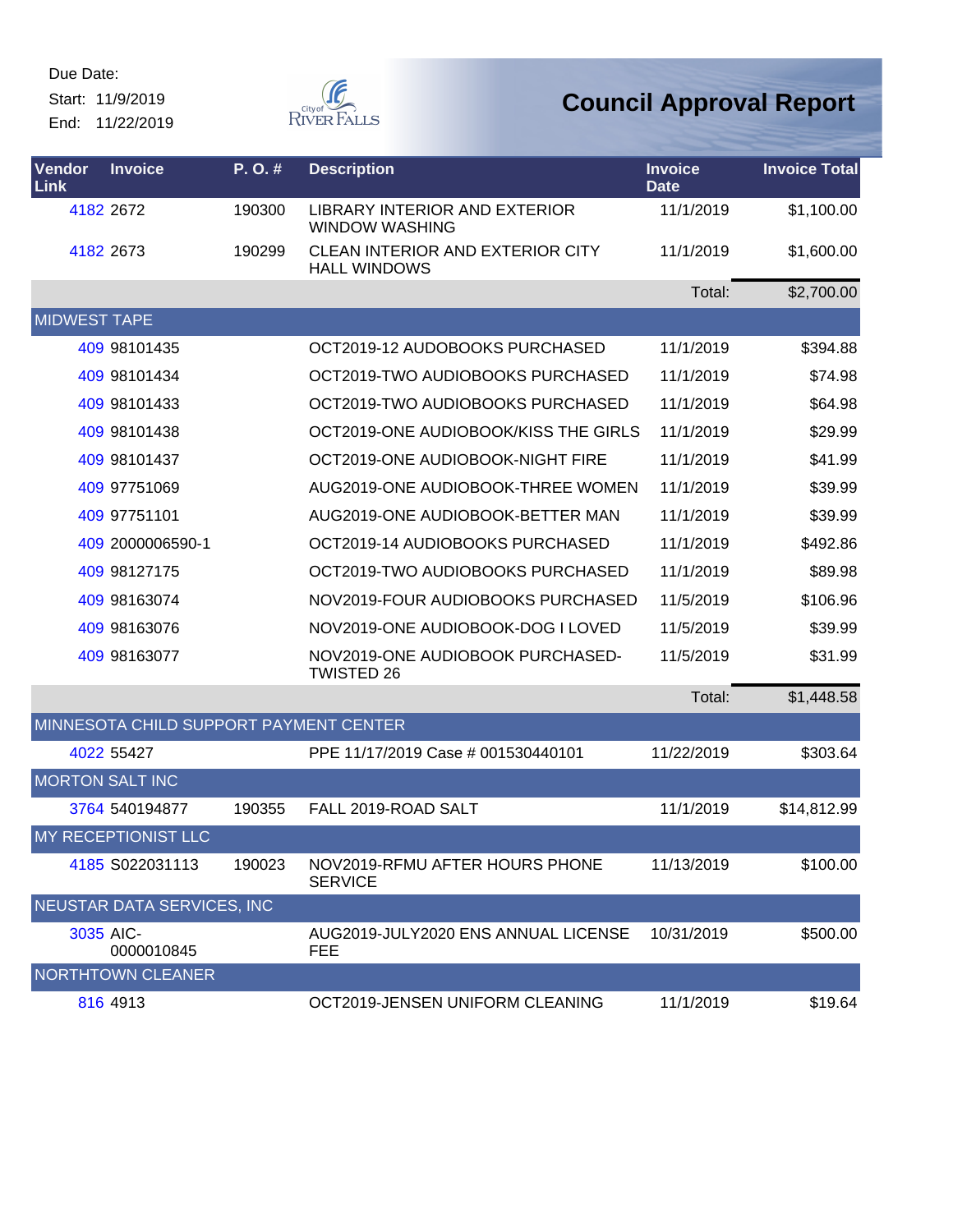Start: 11/9/2019 End: 11/22/2019



| Vendor<br>Link       | <b>Invoice</b>                         | P.O.#  | <b>Description</b>                                                    | <b>Invoice</b><br><b>Date</b> | <b>Invoice Total</b> |
|----------------------|----------------------------------------|--------|-----------------------------------------------------------------------|-------------------------------|----------------------|
|                      | ONE TIME PAY VENDOR                    |        |                                                                       |                               |                      |
|                      | 9999 APR2019                           |        | REFUND/APR2019 PRIMARY EXTENSION OF 10/31/2019<br><b>ELECTRIC SVC</b> |                               | \$5,983.79           |
|                      | 9999 STEVETREBUS                       |        | RETURN OF ROW DEPOSIT-PERMIT 2018-<br>006/INTEREST                    | 11/1/2019                     | \$1,021.43           |
|                      | 9999 CAMPUSVIEW2                       |        | REFUND-ADDITIONAL LOT<br><b>CREDITS/BIRCHCREST APTS</b>               | 11/1/2019                     | \$1,573.62           |
|                      |                                        |        |                                                                       | Total:                        | \$8,578.84           |
|                      | <b>PELION BENEFITS</b>                 |        |                                                                       |                               |                      |
|                      | 5 5 5 4 2 0                            |        | PPE 11/17/2019                                                        | 11/22/2019                    | \$2,616.97           |
|                      | PIERCE COUNTY TREASURER                |        |                                                                       |                               |                      |
|                      | 210 NOV2019SETTL<br><b>EMENT</b>       |        | NOV2019 DOG SETTLEMENT                                                | 11/13/2019                    | \$778.50             |
|                      | PUBLIC SERVICE COMMISSION OF WISCONSIN |        |                                                                       |                               |                      |
|                      | 216 1910-I-05110                       |        | OCT2019 ADJUST ELECTRIC<br>RATES/SUBSTATION UPGRADES                  | 10/31/2019                    | \$1,399.75           |
| <b>REINDERS, INC</b> |                                        |        |                                                                       |                               |                      |
|                      | 2452 2016975-00                        | 190327 | RED AND WHITE HOLIDAY<br>LIGHTS/DOWNTOWN                              | 11/1/2019                     | \$8,889.75           |
|                      | 2452 2018067-00                        |        | 50 LED GREEN WIRE LIGHTS                                              | 11/1/2019                     | \$684.16             |
|                      |                                        |        |                                                                       | Total:                        | \$9,573.91           |
|                      | RFMU PAYMENTS OR REFUNDS               |        |                                                                       |                               |                      |
|                      | 990610 DANSIROIN                       |        | REFUND-RFMU OVERPYMT-ACCT#1362-00                                     | 11/14/2019                    | \$43.72              |
|                      | 990610 TREBUSINVES<br><b>TMENTS</b>    |        | REFUND-RFMU OVERPYMT-ACCT#1868-04<br>& #1870-10                       | 11/14/2019                    | \$216.86             |
|                      | 990610 JOANNEHANS<br>ON                |        | REFUND-RFMU OVERPYMT ACCT #9201-01                                    | 11/19/2019                    | \$64.51              |
|                      | 990610 OEMDIRECTLL<br>С                |        | REFUND-RFMU OVERPYMT ACCT#1870-11                                     | 11/19/2019                    | \$230.13             |
|                      | 990610 LYLESUNDE                       |        | REFUND-RFMU OVERPYMT ACCT#1955-00                                     | 11/19/2019                    | \$52.08              |
|                      | 990610 BERNARDSNO<br><b>RTHTOWN</b>    |        | REFUND-RFMU OVERPYMT ACCT#1966-01                                     | 11/19/2019                    | \$54.46              |
|                      | 990610 MARGE<br><b>STOKKE</b>          |        | REFUND-RFMU OVERPYMT ACCT#2416-00                                     | 11/19/2019                    | \$119.31             |
|                      | 990610 HANNAHKANE                      |        | REFUND-RFMU OVERPYMT ACCT#2486-06                                     | 11/19/2019                    | \$72.83              |
|                      | 990610 ANDREWTARR                      |        | REFUND-RFMU OVERPYMT ACCT#2738-15                                     | 11/19/2019                    | \$15.62              |
|                      | 990610 MILESJEWELC<br><b>ROSS</b>      |        | REFUND-RFMU OVERPYMT ACCT#3013-03                                     | 11/19/2019                    | \$242.72             |
|                      | 990610 ERICELISEFOR<br><b>WARD</b>     |        | REFUND-RFMU OVERPYMT ACCT#3026-01                                     | 11/19/2019                    | \$298.43             |
|                      | 990610 JACKPOFF                        |        | REFUND-RFMU OVERPYMT ACCT#3137-00                                     | 11/19/2019                    | \$101.01             |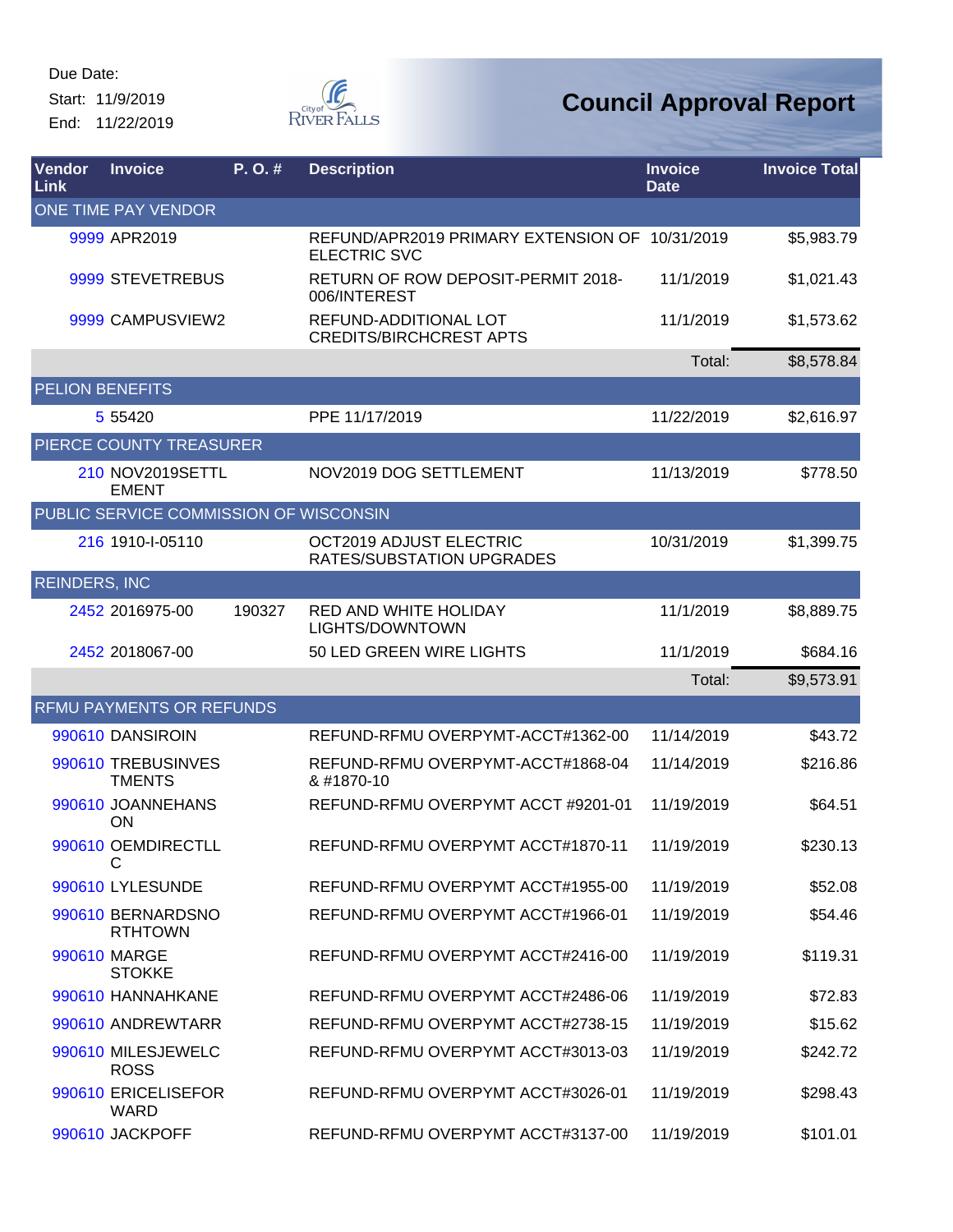Start: 11/9/2019 End: 11/22/2019



| Vendor<br>Link | <b>Invoice</b>                         | P. O. # | <b>Description</b>                                   | <b>Invoice</b><br><b>Date</b> | <b>Invoice Total</b> |
|----------------|----------------------------------------|---------|------------------------------------------------------|-------------------------------|----------------------|
|                | 990610 PAULINESCHMI<br><b>DBAUER</b>   |         | REFUND-RFMU OVERPYMT ACCT#3145-00                    | 11/19/2019                    | \$12.98              |
|                | 990610 KYNANKAMINS<br>KI               |         | REFUND-RFMU OVERPYMT ACCT#3162-06                    | 11/19/2019                    | \$18.94              |
|                | 990610 SKYEBALSIMO                     |         | REFUND-RFMU OVERPYMT ACCT#3544-05                    | 11/19/2019                    | \$93.13              |
|                | 990610 KELLYARBOGA<br>ST               |         | REFUND-RFMU OVERPYMT ACCT#4796-01                    | 11/19/2019                    | \$76.59              |
|                | 990610 GLENVANSOM<br><b>EREN</b>       |         | REFUND-RFMU OVERPYMT ACCT#5129-00                    | 11/19/2019                    | \$206.07             |
|                | 990610 DENNISNANCY<br><b>FEYEREISE</b> |         | REFUND-RFMU OVERPYMT ACCT#5563-10                    | 11/19/2019                    | \$758.51             |
|                | 990610 TREVORTARYL<br><b>GRAETZ</b>    |         | REFUND-RFMU OVERPYMT ACCT#5581-03                    | 11/19/2019                    | \$135.91             |
|                | 990610 JACQUELINEB<br><b>ARRY</b>      |         | REFUND-RFMU OVERPYMT ACCT#6509-14                    | 11/19/2019                    | \$36.84              |
|                | 990610 MANDISKIFTER                    |         | REFUND-RFMU OVERPYMT ACCT#6846-04                    | 11/19/2019                    | \$19.08              |
|                | 990610 JUDITHBELLIN<br><b>GER</b>      |         | REFUND-RFMU OVERPYMT ACCT#9519-01                    | 11/19/2019                    | \$176.24             |
|                |                                        |         |                                                      | Total:                        | \$3,045.97           |
|                | <b>RISING SUN FARM LLC</b>             |         |                                                      |                               |                      |
|                | 4241 4104                              |         | PUBLIC POWER WEEK-TWO BUSHELS<br><b>APPLES</b>       | 10/31/2019                    | \$160.00             |
|                | 4241 NOV2019                           |         | COMMUNITY MOVE/LEARN-FARMERS<br><b>MARKET VISIT</b>  | 11/1/2019                     | \$60.00              |
|                |                                        |         |                                                      | Total:                        | \$220.00             |
|                | RIVER FALLS CHAMBER OF COMMERCE INC    |         |                                                      |                               |                      |
|                | 225 0371                               |         | NOV2019-FOUR CHAMBER CHECKS-<br><b>REBATES</b>       | 11/15/2019                    | \$250.00             |
|                | RIVER FALLS COMMUNITY FOOD PANTRY      |         |                                                      |                               |                      |
|                | 227 OCT2019                            |         | REFUND-OCT2019 PRIMARY EXTENSION<br>OF ELECTRIC SVC  | 10/24/2019                    | \$1,586.38           |
|                | RIVER FALLS POLICE ASSOCIATION         |         |                                                      |                               |                      |
|                | 9 5 5 4 2 3                            |         | November 2019                                        | 11/22/2019                    | \$604.80             |
|                | ROHL CONSTRUCTION INC                  |         |                                                      |                               |                      |
|                | 2983 12092                             |         | OCT2019-BASE CRUSHED LIMESTONE                       | 11/1/2019                     | \$740.56             |
|                | ROXANNE LYNN VANDEWATER                |         |                                                      |                               |                      |
|                | 4245 NOV2019                           |         | <b>COMMUNITY MOVE/LEARN-</b><br>BALANCE/ENERGY&SUGAR | 11/1/2019                     | \$300.00             |
|                | RURAL ELECTRIC SUPPLY COOPERATIVE      |         |                                                      |                               |                      |
|                | 221 766362-00                          | 190333  | SUPER TAPE/DEADEND CLAMPS-<br><b>INVENTORY/MINOR</b> | 11/12/2019                    | \$552.92             |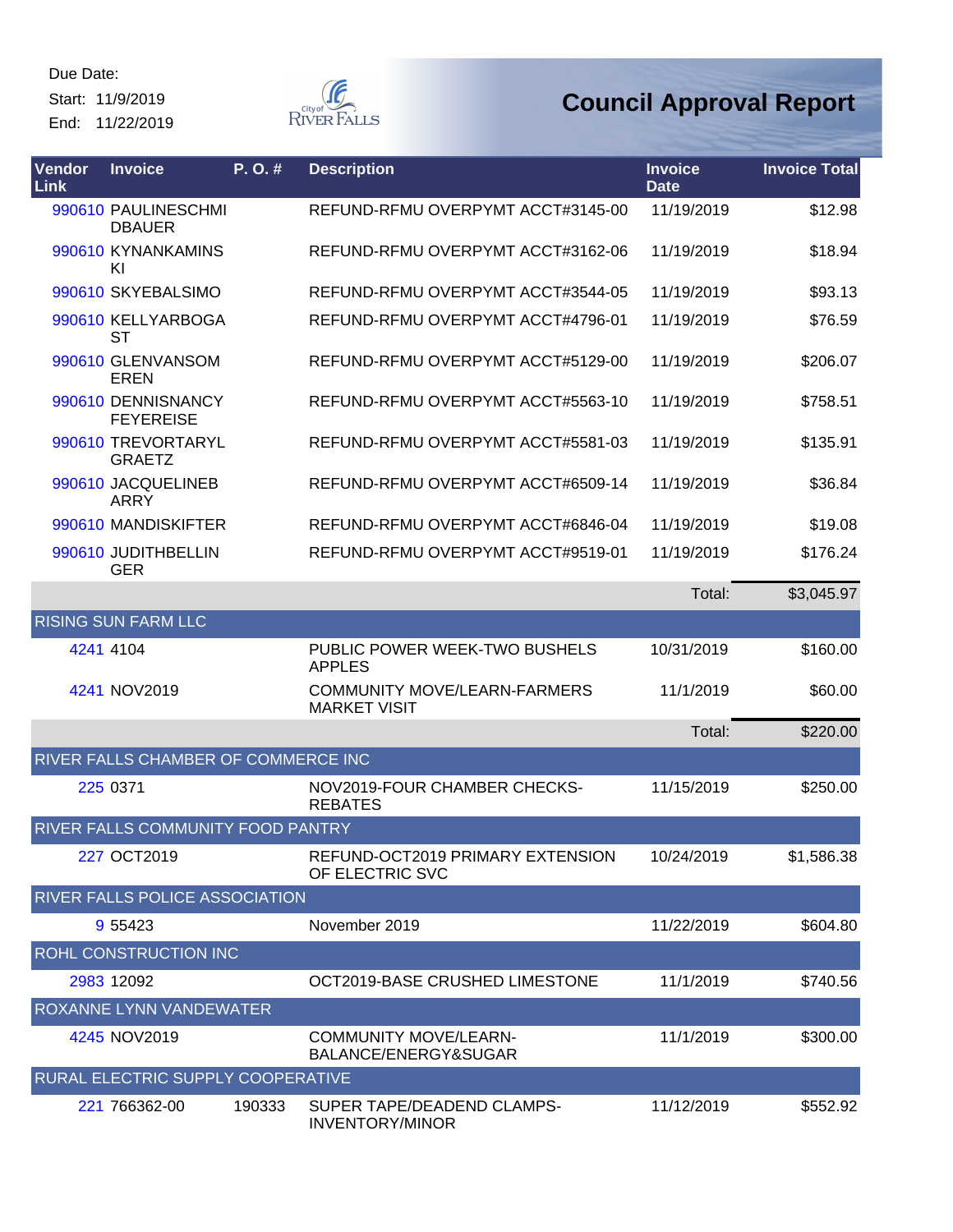Start: 11/9/2019 End: 11/22/2019



| <b>Vendor</b><br>Link | <b>Invoice</b>                           | P. O. # | <b>Description</b>                                             | <b>Invoice</b><br><b>Date</b> | <b>Invoice Total</b> |
|-----------------------|------------------------------------------|---------|----------------------------------------------------------------|-------------------------------|----------------------|
| <b>SALLY FIELD</b>    |                                          |         |                                                                |                               |                      |
|                       | 4246 NOV2019                             |         | COMMUNITY MOVE/LEARN-YOGA IN<br><b>CHAIR/MOVE IT</b>           | 11/1/2019                     | \$170.00             |
|                       | SCHOLASTIC LIBRARY PUBLISHING INC        |         |                                                                |                               |                      |
|                       | 239 20279920                             |         | OCT2019-10 BOOKS PURCHASED                                     | 11/1/2019                     | \$37.50              |
|                       | <b>SEPARMATIC SYSTEMS, INC</b>           |         |                                                                |                               |                      |
|                       | 3462 3443                                | 190339  | <b>Glen Park Pool Filtration</b>                               | 11/1/2019                     | \$5,390.61           |
|                       | <b>SHORT ELLIOTT HENDRICKSON INC</b>     |         |                                                                |                               |                      |
|                       | 244 373353                               | 180424  | THRU AUG2019-TROY/POMEROY<br><b>WATERMAIN RELOCATE</b>         | 10/31/2019                    | \$1,526.99           |
|                       | <b>SONJA FRANDRUP</b>                    |         |                                                                |                               |                      |
|                       | 4247 NOV2019                             |         | <b>COMMUNITY MOVE/LEARN-STEEL</b><br><b>MACE/CROSS PATTERN</b> | 11/1/2019                     | \$150.00             |
|                       | <b>SOUTH FORK CAFE INC</b>               |         |                                                                |                               |                      |
|                       | 250 OCT2019                              |         | 10/30 EXEC RETREAT-WRAPS/SALADS                                | 10/30/2019                    | \$212.40             |
|                       | <b>ST CROIX COUNTY CLERK</b>             |         |                                                                |                               |                      |
|                       | 650 NOV2019SETTL<br><b>EMENT</b>         |         | 2019 NOVEMBER DOG SETTLEMENT                                   | 11/1/2019                     | \$263.75             |
|                       | <b>STACY LYNN SOLBERG</b>                |         |                                                                |                               |                      |
|                       | 4104 NOV2019                             |         | COMMUNITY MOVE/LEARN-YOGA/CROSS<br><b>BRAIN FITNESS</b>        | 11/1/2019                     | \$170.00             |
|                       | STATE OF WI DEPT OF EMPLOYEE TRUST FUNDS |         |                                                                |                               |                      |
|                       | 11 55424                                 |         | November 2019                                                  | 11/22/2019                    | \$90,362.06          |
|                       | <b>STRAND ASSOCIATES, INC</b>            |         |                                                                |                               |                      |
|                       | 3346 0154194                             | 190220  | OCT2019 JUG HANDLE WORK                                        | 10/31/2019                    | \$9,887.34           |
|                       | 3346 0154970                             | 190088  | AUG-OCT2019 WWTP Aeration System<br>Improvements               | 11/1/2019                     | \$5,000.00           |
|                       |                                          |         |                                                                | Total:                        | \$14,887.34          |
|                       | STUART C IRBY TOOL AND SAFETY            |         |                                                                |                               |                      |
|                       | 156 S011605412.00 190332<br>1            |         | TIE DOWN BRACKETS/SECONDARY<br><b>PEDESTALS</b>                | 11/4/2019                     | \$3,741.20           |
|                       | <b>SWENSON, WILLIAM</b>                  |         |                                                                |                               |                      |
|                       | 264 2019SAFETYFO<br><b>OTWEAR</b>        |         | 2019 SAFETY FOOTWEAR<br><b>REIMBURSEMENT</b>                   | 11/19/2019                    | \$150.00             |
| <b>TIM RIXMANN</b>    |                                          |         |                                                                |                               |                      |
|                       | 4234 CDLREIMBURS<br>Е                    |         | CDL DRIVING TEST/CVTC TRAINING LUNCH                           | 11/1/2019                     | \$161.60             |
|                       | <b>TONYA SCHMITT</b>                     |         |                                                                |                               |                      |
|                       | 4103 NOV2019                             |         | COMMUNITY MOVE/LEARN-YOGA/LOVE<br>YOUR LYMPH                   | 11/1/2019                     | \$320.00             |